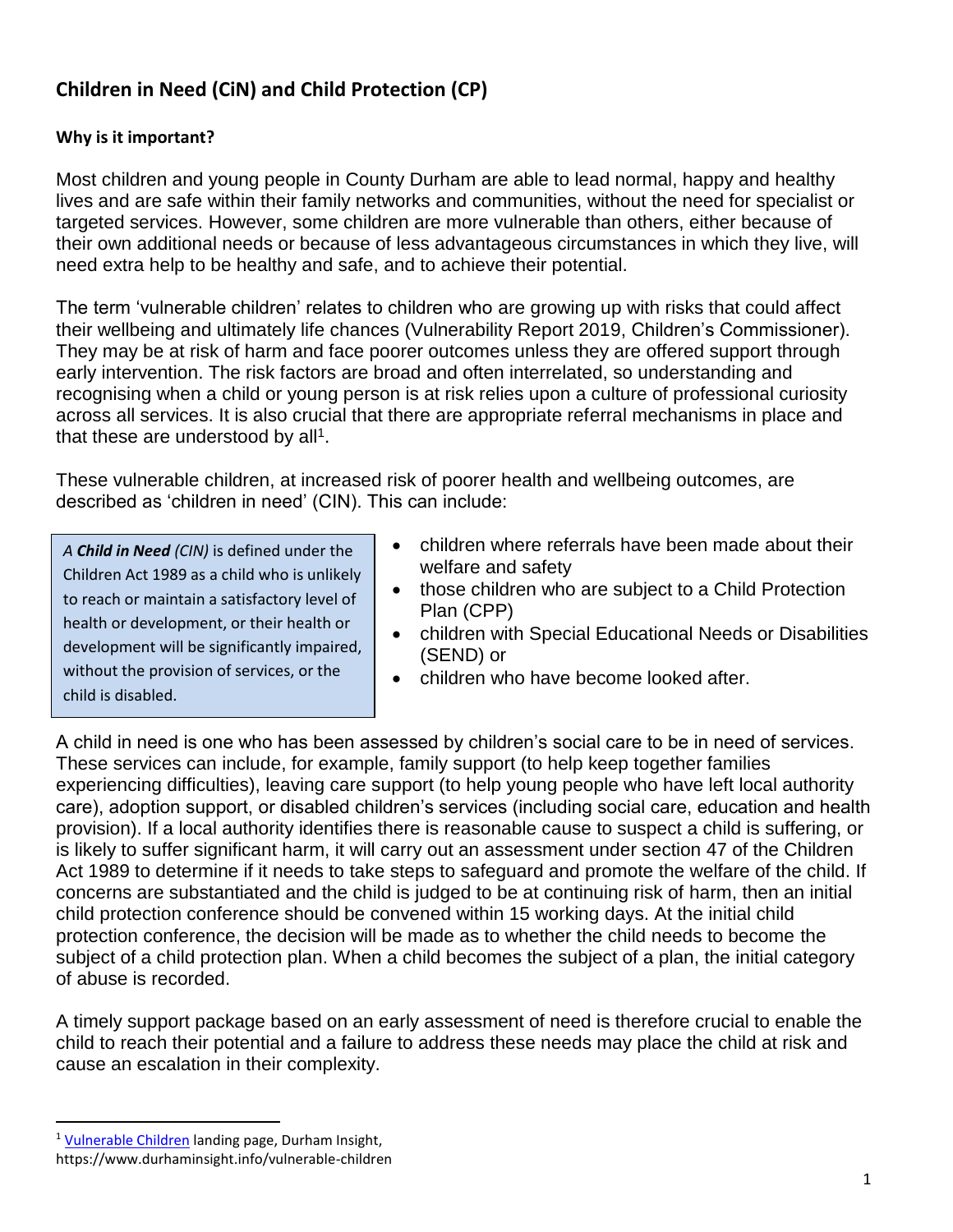*Child Protection* relates to safeguarding and promoting welfare. This refers to the activity that is undertaken to protect specific children who are suffering, or are likely to suffer, significant harm.'

Working together to safeguard children, HM Government, 2018.

Children can be in need or at risk of significant harm for many reasons. Key risk indicators include living in poverty, family isolation and lack of support.

'Working Together to safeguard children' (HM Government, 2018) defines neglect as " The persistent failure to meet a child's basic physical and/or psychological needs, likely to result in the serious impairment of the child's health or development.

Neglect may occur during pregnancy as a result of maternal substance abuse. Once a child is born, neglect may involve a parent or carer failing to:

- provide adequate food, clothing and shelter (including exclusion from home or abandonment)
- protect a child from physical and emotional harm or danger
- ensure adequate supervision (including the use of inadequate caregivers)
- ensure access to appropriate medical care or treatment It may also include neglect of, or unresponsiveness to, a child's basic emotional needs.

Children who have a child protection plan are considered to be in need of protection, including from physical abuse, sexual abuse, emotional abuse and neglect. The plan will detail the main areas of concern, what action will taken to reduce those concerns, how the child will be kept safe and how we know when progress is being made.

The latest report from the Children's Commissioner<sup>2</sup> suggests that nationally, based on the latest available data:

| 2.3 million | • children in England growing up with a vulnerable family background                                                    |
|-------------|-------------------------------------------------------------------------------------------------------------------------|
| 1.6 million | • Children in families with complex needs for which there is no national<br>established, recognised from of support     |
| 829,000     | • Children 'invisible' to services                                                                                      |
| 25%         | • Of the amount councils spend on children now goes on the 1.1% of<br>children whio need acute and speciualist services |

Given the challenges faced by children in need and the inevitable disruption to their education, outcomes for this cohort are significantly lower than that for children as a whole. Across England's school population, children in need are:

| <b>3X</b>    | • more likely to have Special Educational Needs, to be eligible for free<br>school meals (a proxy for child poverty), or be persistent absentees |
|--------------|--------------------------------------------------------------------------------------------------------------------------------------------------|
| <b>Twice</b> | • as much school missed as the average child in England                                                                                          |
| $1/3$ more   | • Children in Need failed to reach expected levels in reading, writing and<br>maths than the average 11 year old                                 |
| <b>15%</b>   | • Reached 5ACEM GCSEs including English and maths, compared to a<br>national average of 57% (2014) lood-vulnerability-in-england-2019/           |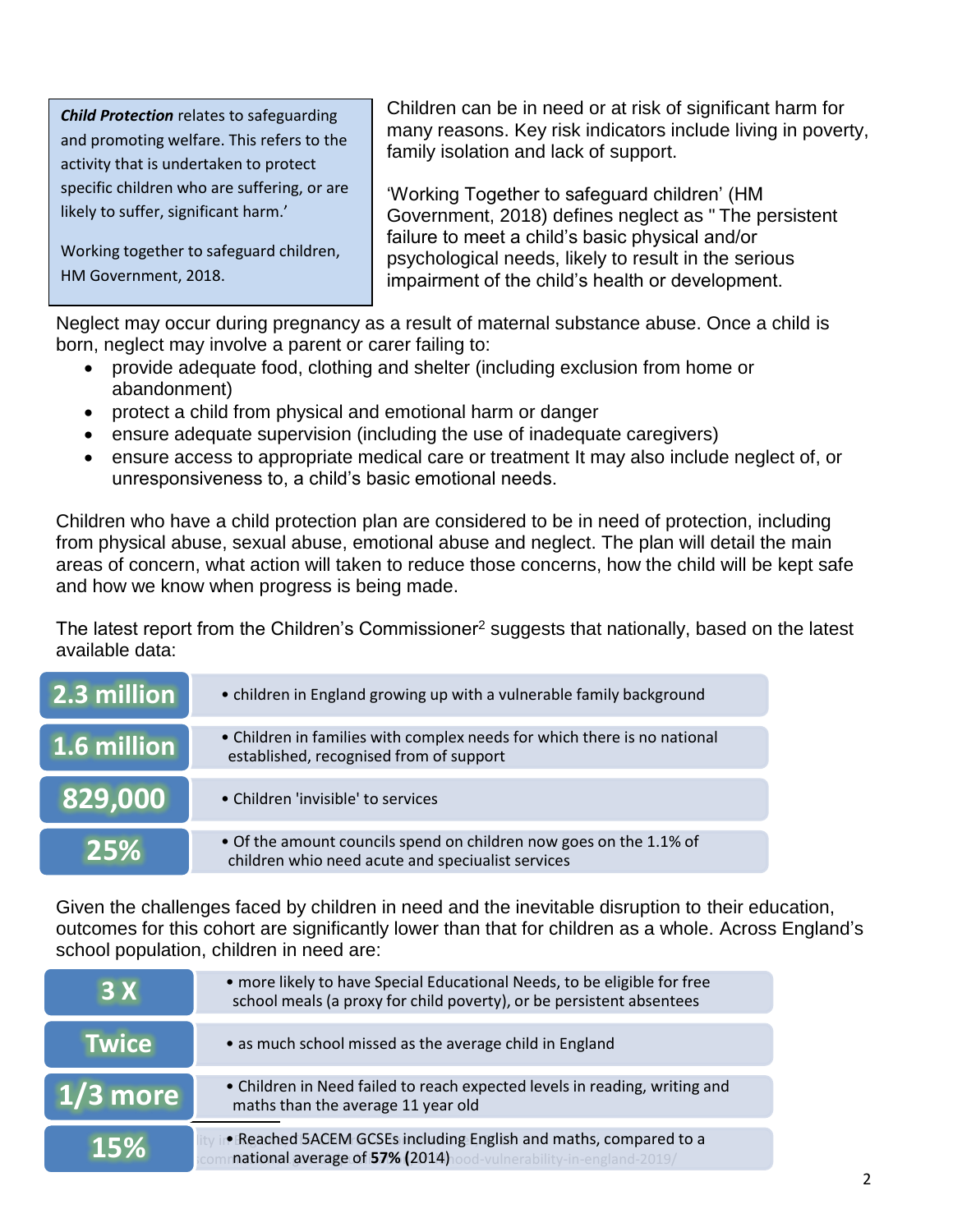## **Child Protection**

Children who are suspected of being subject to abuse and/or neglect are referred to children's social care services and may become subject to a child protection conference and an individual child protection plan.

Other relevant JSNA factsheets are available via the Children and Young Peoples theme on [Durham Insight](http://www.durhaminsight.info/) including [Children Looked After](https://www.durhaminsight.info/jsna/starting-well/looked-after-children/) (CLA), Special [Educational Needs and Disabilities](https://www.durhaminsight.info/jsna/starting-well/send/) (SEND) and [Domestic Abuse](https://www.durhaminsight.info/crime-and-community-safety/related-factsheets-crime-community-safety/domestic-abuse/) (within the Community Safety theme).

#### **County Durham – the local picture and how we compare**

Children can experience many adverse 'risk factors' relating to a health, family or environment. These risk factors rarely occur in isolation and can combine to lead to relatively poor outcomes later in life.

Recent estimates for County Durham, produced as part of the Children's Commissioner's annual report on Vulnerability (2019) suggest that:

| 46%        | • of children and young people in County Durham are estimated to<br>live in a household where an adult has any of the 'toxic trio' *<br>$-$ that's over 46,000 |
|------------|----------------------------------------------------------------------------------------------------------------------------------------------------------------|
| <b>32%</b> | • live in households where an adult has moderate or higher mental ill-<br>health symptoms<br>- that's around 32,000                                            |
| 26.5%      | • live in households where an adult has experienced domestic abuse<br>- that almost 26,500                                                                     |

'\* toxic trio related relates to domestic abuse, alcohol/substance misuse and poor mental health

While little is known about trends in underlying prevalence of children *in need* of protection *(CiN)*, much more is known about the profile of children being supported by children's social care, and how it has changed over time. The number of CiN changes frequently throughout the year. New children become in need and current children cease to be in need. For the purpose of this factsheet rates and numbers as at March  $31<sup>st</sup>$  will be used for consistency, unless otherwise stated.

For the year 2017/18 there were 5,558 referrals to children's social care in County Durham at a rate of 556 per 10,000 (figure 1). This is similar to England (553) and Statistical Neighbours (545) and lower than the North East (602). Over time the rate of children's social care referrals in County Durham has been falling; from a high of 650 per 10,000 in 2013/14 to 556 in 2017/18, a reduction of almost 15%. In comparison, over the same period, referral rates over time for statistical neighbours fell by 22%, national rates reduced by 3% and regionally there was an almost 1% increase.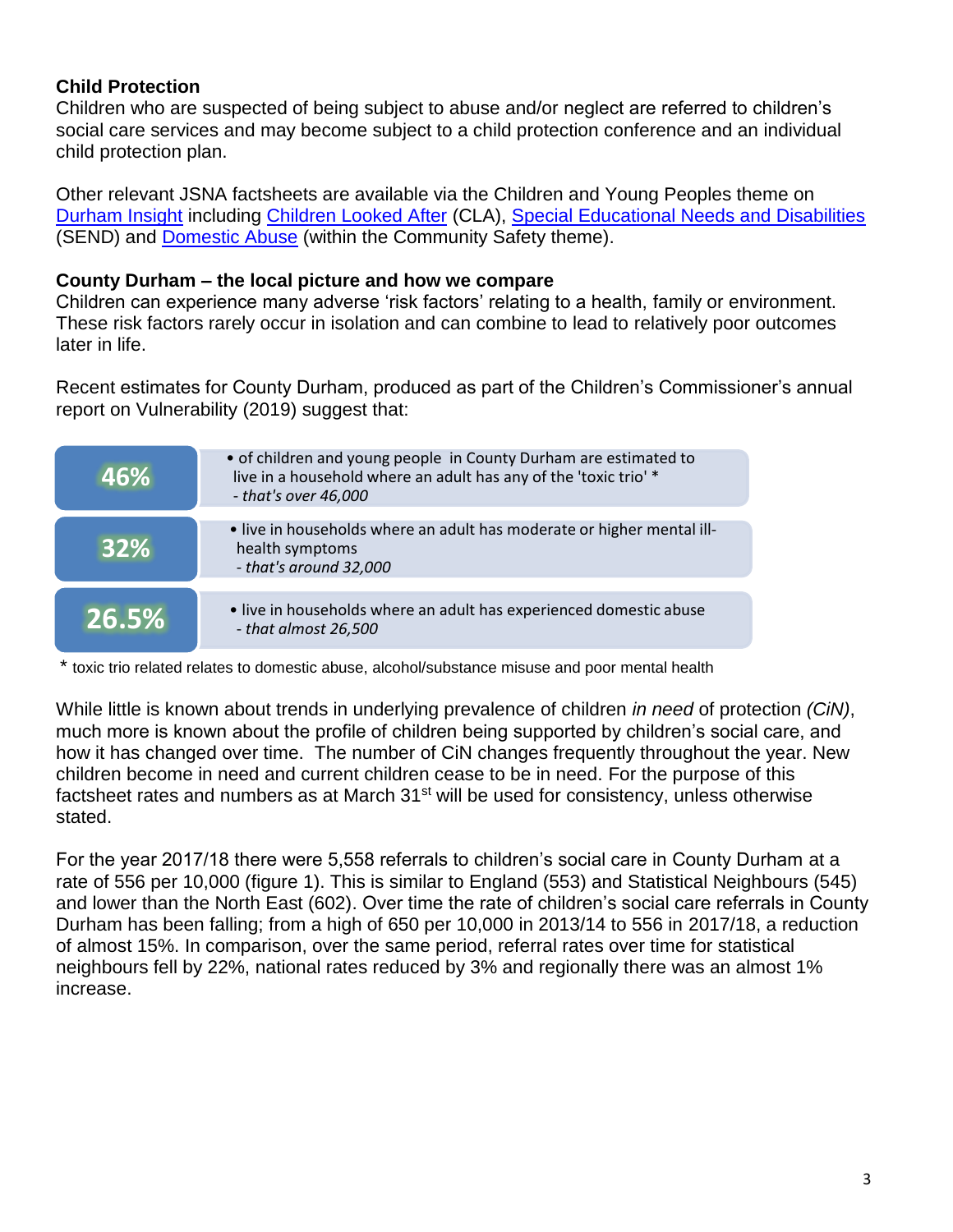**Figure 1.** Referrals to children's social care, number and rate per 10,000, and change over time (%) County Durham, North East, Statistical Neighbours and England, 2013/14 – 2017/18. Source. Children's Social Care Benchmarking Tool (v2)



The rate of re-referrals to children's social care in 2017/18 (figure 2) was lower in County Durham (16.8%) than nationally (21.9%), regionally (18.2%) and for statistical neighbours (18.7%). Over time the rate of children's social care re-referrals in County Durham has been falling; from a high of 27.4% in 2013/14 to 16.8% in 2017/18, a reduction of almost 39%. In comparison, over the same period, re-referral rates over time regionally fell by 20.5%, for statistical neighbours the reduction was 18.5%, and nationally the reduction was almost 9%.

**Figure 2.** Re-referrals to children's social care, number and rate per 10,000, and change over time (%), County Durham, North East, Statistical Neighbours and England, 2013/14 – 2017/18. Source. Children's Social Care Benchmarking Tool (v2)



As at March 31st 2018 there were 3,570 children in need in County Durham at a rate of 355 per 10,000 (figure 3). This is similar to the England rate and lower than both statistical neighbour and regional benchmarks. Over time the rate of CiN has fallen locally by around 18% between 2014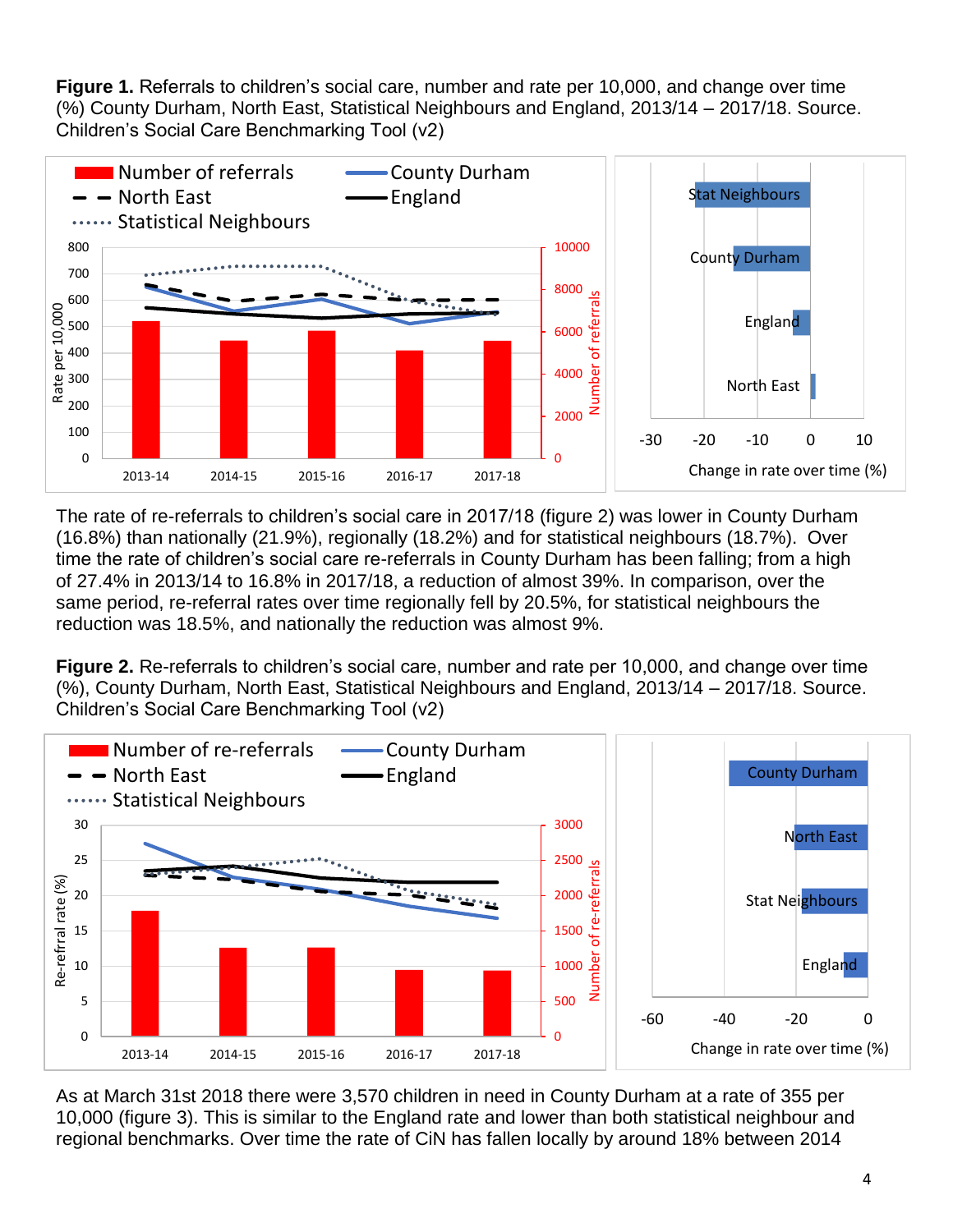and 2018. In contrast national, statistical neighbour and regional benchmarks have experienced little change over time.

**Figure 3.** Children in Need, number (County Durham) and rate per 10,000, as at March 31<sup>st</sup> 2018, County Durham, Statistical Neighbours, North East and England, and percentage change in the rate per 10,000 over time. Source: Children's Social Care Benchmarking Tool (v2)



There is variation in the rate of CiN regionally, from a high of 689/10,000 in Middlesbrough to a low of 309/10,000 in North Tyneside (figure 4). The rate in County Durham is the second lowest of all North East Local Authorities. This is despite the significant increase in CiN over time shown in figure 3.



**Figure 4.** Children in Need, rate per 10,000, as at March 31<sup>st</sup> 2018, North East local authorities. Source: Source: Local Authority Interactive Tool (LAIT), Department for Education, March 2019.

This is lower than regional, statistical neighbour and national benchmarks. Over time, County Durham experienced a larger reduction in the percentage of children in need with a disability (48%) than regional (10%), statistical neighbour (3%) and national (5%) benchmarks.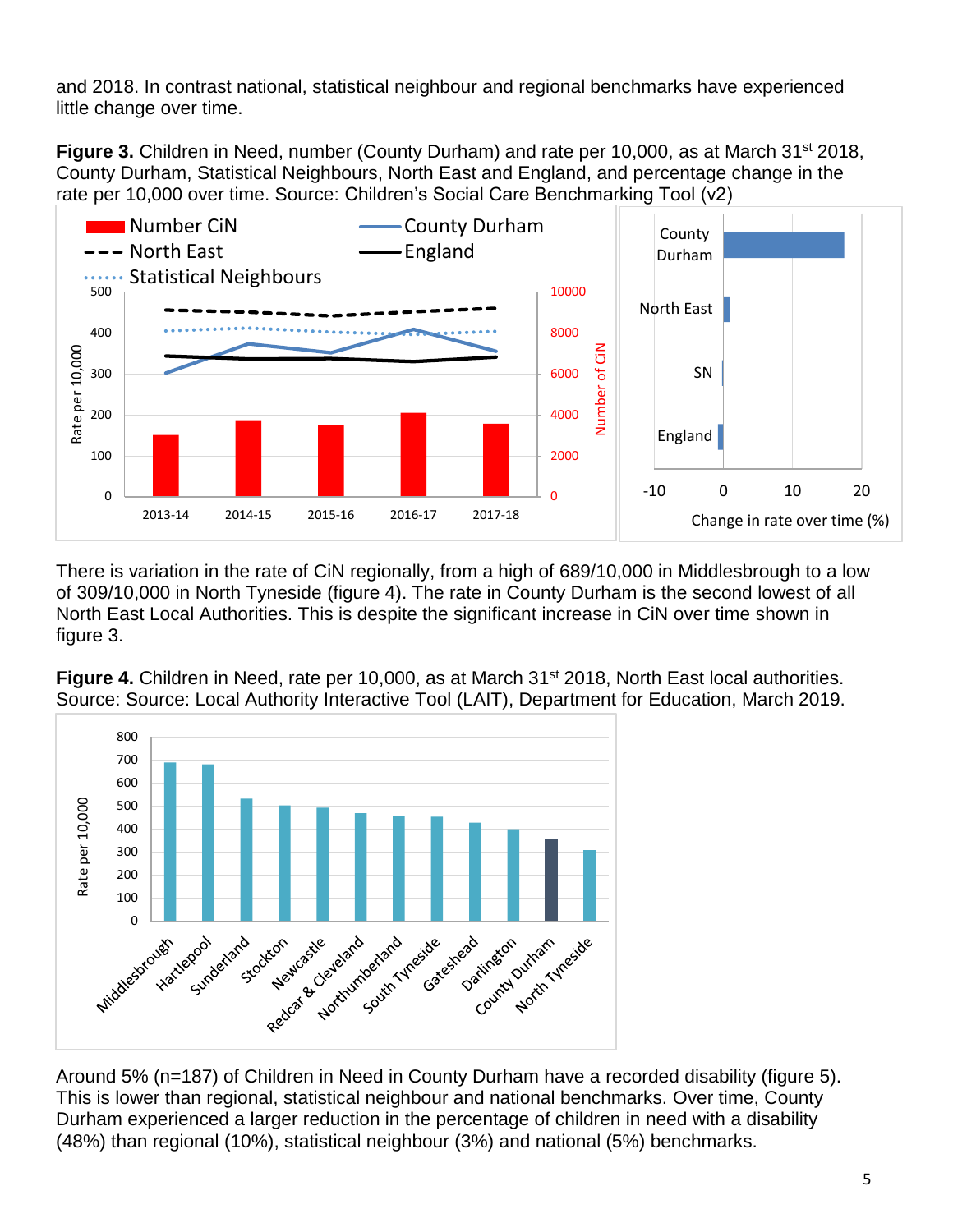**Figure 5.** Children in Need with a recorded disability, number (County Durham) and rate per 10,000, as at March 31<sup>st</sup> 2018, County Durham, Statistical Neighbours, North East and England, and percentage change in the number over time. Source: Children's Social Care Benchmarking Tool (v2)



Learning disability is the most common form of recorded disability in County Durham (76%), this is higher than national (44%), regional (48%) and statistical neighbour (47%) benchmarks (figure 6). County Durham displays a significantly higher proportion of recorded disability than benchmark comparators across most disability categories, with the notable exception of autism/asberger's syndrome and 'other disability'.

**Figure 6.** Proportion of Children in Need with a disability recorded, by disability, County Durham, North East, Statistical Neighbours and England, as at March 31<sup>st</sup> 2018. Source: Children's Social Care Benchmarking Tool (v2)



Primary Need records the main reason for a child receiving services. The category submitted is that which fits best at the point where the initial assessment is carried out. If there is difficulty choosing between two or more categories, then the category highest in the list is chosen. The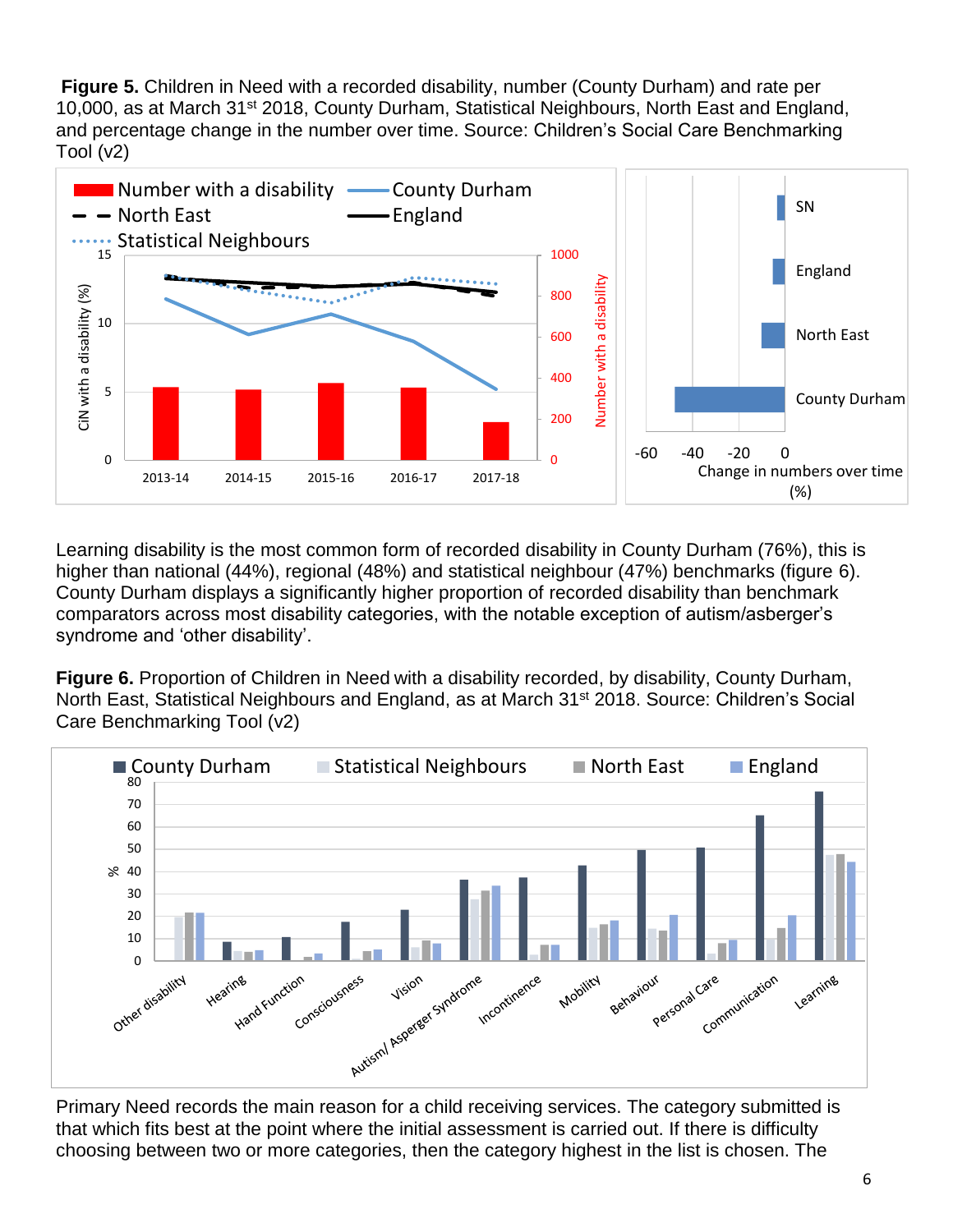ordering of the categories relates to the specificity of the description, not necessarily of importance, but the order is fixed for consistency. Of those children in need in County Durham as at March 31st 2019 48.8% were defined as in need due to abuse/neglect (figure 7). This is similar to the regional figure (46%) and lower than national (53%) and statistical neighbour benchmarks (54%).

**Figure 7.** Children in need, by primary need, %, as at March 31<sup>st</sup> 2018, County Durham, Statistical Neighbours, North East and England. Source: Local Authority Interactive Tool (LAIT), Department for Education, March 2019.



Nationally, around one in seven children in the general population have Special Educational Needs [SEN] [\(SEND JSNA factsheet,](https://www.durhaminsight.info/jsna/starting-well/send/) Durham Insight). In County Durham 11.4% of all school pupils receive SEN support, marginally lower than the North East (12.4%) and England (11.7%). In comparison the proportion of school-aged CiN with SEN support (figure 8) is much greater locally (22.5), regionally (23.3%), nationally (24.8%) and for statistical neighbours (24.5%).

**Figure 8.** School-aged Children in Need with SEN Support, %, as at March 31st 2018, County Durham, Statistical Neighbours, North East and England. Source: Source: Local Authority Interactive Tool (LAIT), Department for Education, March 2019.

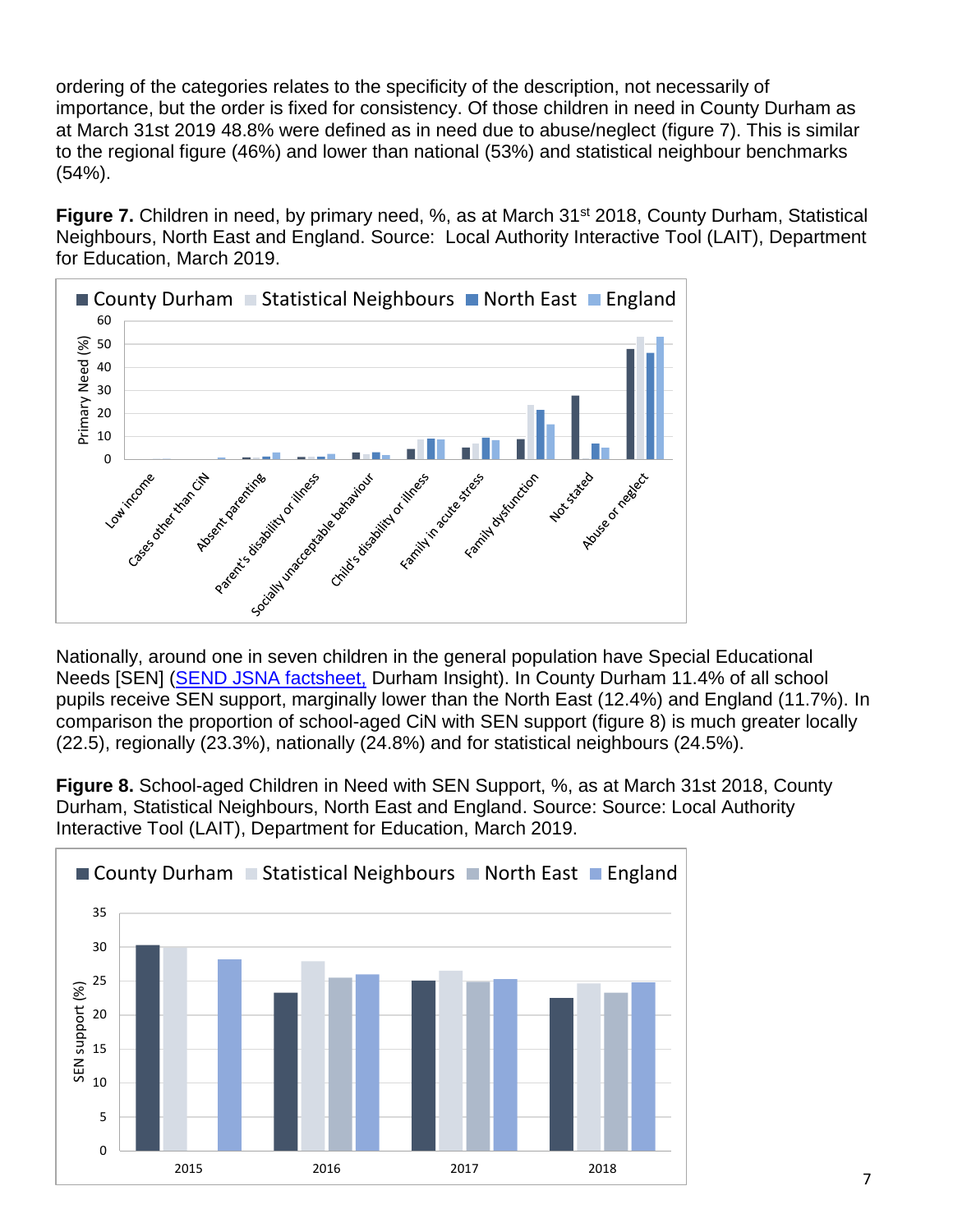At 31st March 2019 the rate of children subject to a child protection plan in County Durham was 49 per 10,000 (figure 9). This equates to 496 children in County Durham. This rate is similar to the England rate England (45.3) and lower than the North East (65.7). The rate of children subject to a Child Protection Plan has been rising over time locally (by 9%), regionally (by 11%) and nationally (by 8%). The statistical neighbour benchmark has experienced an 8% reduction over the same time period.

**Figure 9.** Number of children subject to a child protection plan, and rate per 100,000, as at March 31st 2018, County Durham, Statistical Neighbours, North East and England, and percentage change in the number over time. Source: Children's Social Care Benchmarking Tool (v2)



There is variation in the rate of children subject to a child protection plan regionally, from a high of 91/10,000 in Sunderland to a low of 37/10,000 in North Tyneside (figure 10). The rate in County Durham is the second lowest of all North East Local Authorities. This is despite the increase in the rate of child protection over time shown in figure 9.

**Figure 10.** Children subject to a Child Protection Plan, rate per 10,000, as at March 31st 2018, North East local authorities. Source: Source: Local Authority Interactive Tool (LAIT), Department for Education, March 2019.

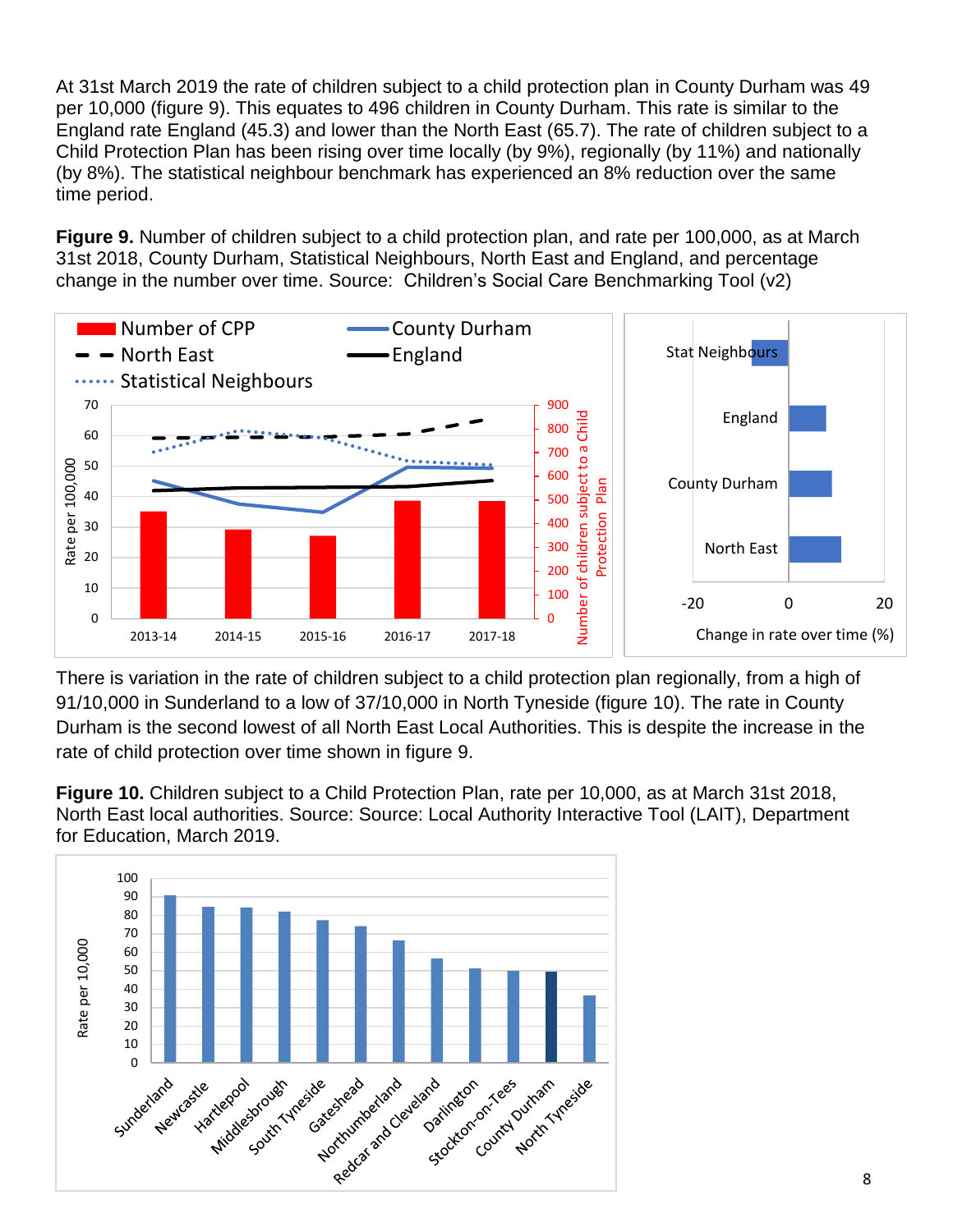Categories given as the reason for the child protection plan are an 'on the day' count and thus provide a snapshot picture. Those children subject to a plan in County Durham as a result of neglect continue to remain the highest proportion at 72%, rising from 63% in 2013/14 (figure 11). Emotional abuse has become the second highest category, increasing from 10% in 2015/16 to 17% in 2917/18. This has coincided with a reduction in the proportion with physical abuse as an initial category of abuse over time, from 20% in 2013/14 to 8% in 2017/18.

Figure 11. Children subject to a child protection plan by initial category of abuse, as at March 31<sup>st</sup>, 2013/14 to 2017/18, County Durham. Source: Children's Social Care Benchmarking Tool (v2)



Proportionally neglect is the largest category of abuse locally, regionally, nationally and in statistical neighbours (figure 12). However, the proportion of children subject to a CPP due to neglect in County Durham is higher (72%) than England (47%) and regional (63%) and statistical neighbour benchmarks (53%). However, the proportion with an initial category of emotional abuse is lower in County Durham (17%) than England (35%), the North East (25%) and statistical neighbours (34%).

**Figure 12.** Children subject to a child protection plan by initial category of abuse, as at March 31st, County Durham, Statistical Neighbours, North East and England, 2017/18. Source: Children's Social Care Benchmarking Tool (v2)

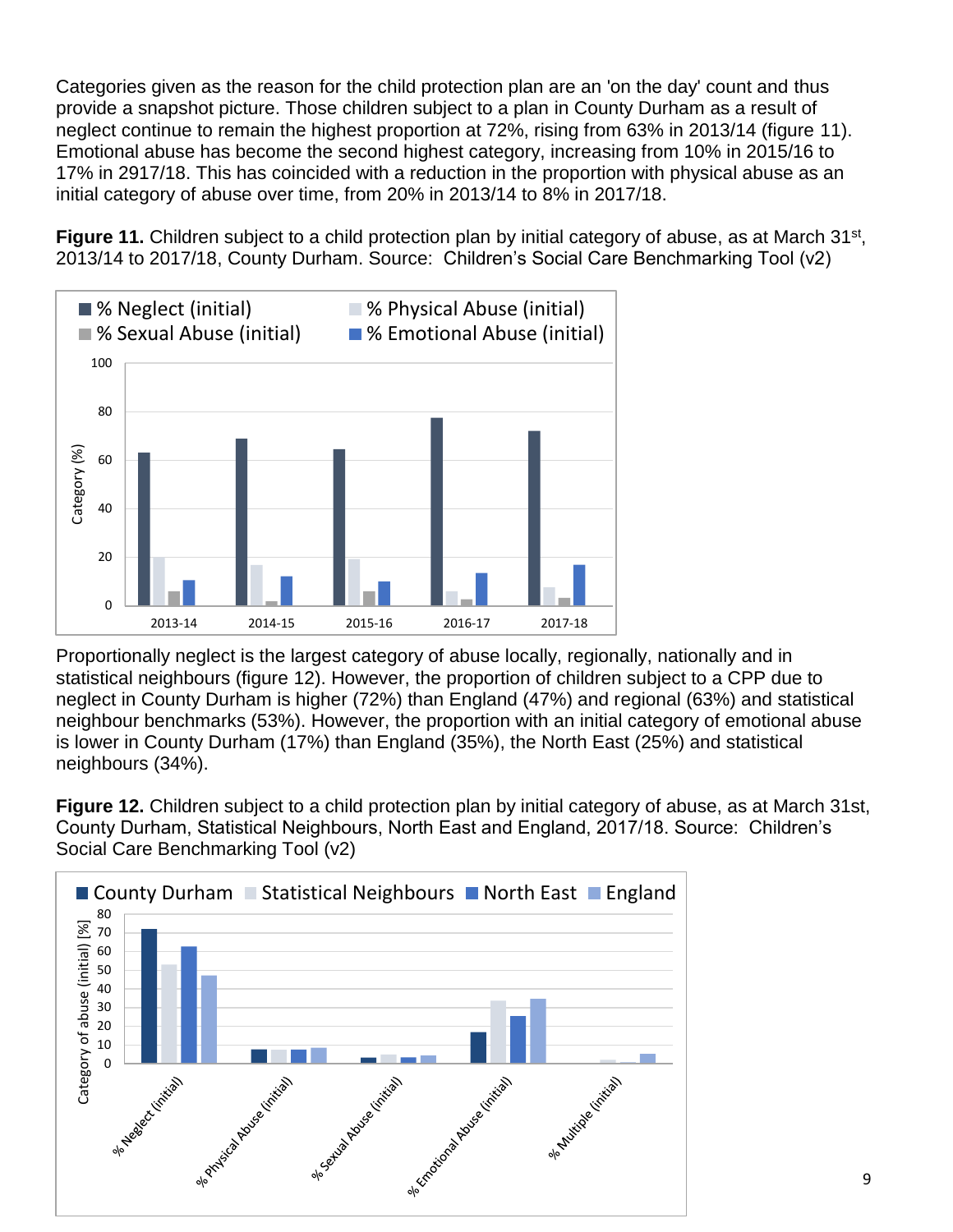### **Who's at risk**

A number of factors have been identified as contributing to the risk of harm to children. Significant factors include households where drug or alcohol misuse are prevalent, where parents suffer from mental health issues, and households where children are exposed to domestic violence.

Any child or young person can be at risk of neglect, abuse, harm and exploitation regardless of their age, gender, socio-economic or ethnic background. However, the groups outlined below are at risk due to their exposure to several factors:

- Parental factors
- Domestic abuse
- Harmful practices (honour-based violence, forced marriage, female genital mutilation)
- Child sexual exploitation
- Being exposed or subject to abuse or radicalisation via technology
- Misusing substances and/or alcohol
- Experiencing mental health problems
- Having a disability
- Participating in risky behaviour
- Missing children and young people/runaways
- Living in poverty and homelessness

#### **Parental factors**

Children and young people most at risk of suffering significant neglect and abuse are those living in families exposed to multiple issues, such as a combination of one or more parental issues including poor mental health, substance misuse, domestic abuse and learning difficulties or disabilities

#### **Parental substance misuse**

In some cases, substance misuse can affect a parent's ability to meet adequately their child's needs. In particular, inadequate supervision might lead to an increased risk of injury to a child, and in the longer term might impact on a child's emotional development and feelings of self-worth. In addition, parent/carer substance misuse is a factor which can increase the likelihood of domestic abuse.

#### **Poor parental mental health**

Children might also be adversely impacted by poor parental mental health where it affects parents' ability to care for their child. They might suffer from anxiety and/or emotional and behavioural difficulties. In older young people levels of emotional difficulty might lead to self-harming, eating disorders and suicidal ideation and attempts. Parents who have a learning disability may have difficulty in understanding their child's needs and developing the necessary skills to meet these needs leading to increased and poor outcomes for a child's health and emotional wellbeing.

## **Abuse and neglect**

In the short term, children subject to harm and abuse may be at risk of physical injury and neglect and can fail to thrive as a result of their basic care needs not being met. Where children are subject to sustained abuse and neglect the long-term impact on their health might include physical and mental health problems, increased likelihood of substance misuse and behavioural issues such as self-harming, depression and post-traumatic stress disorder. In adulthood, they might experience difficulties in forming and maintaining healthy relationships and poor mental health.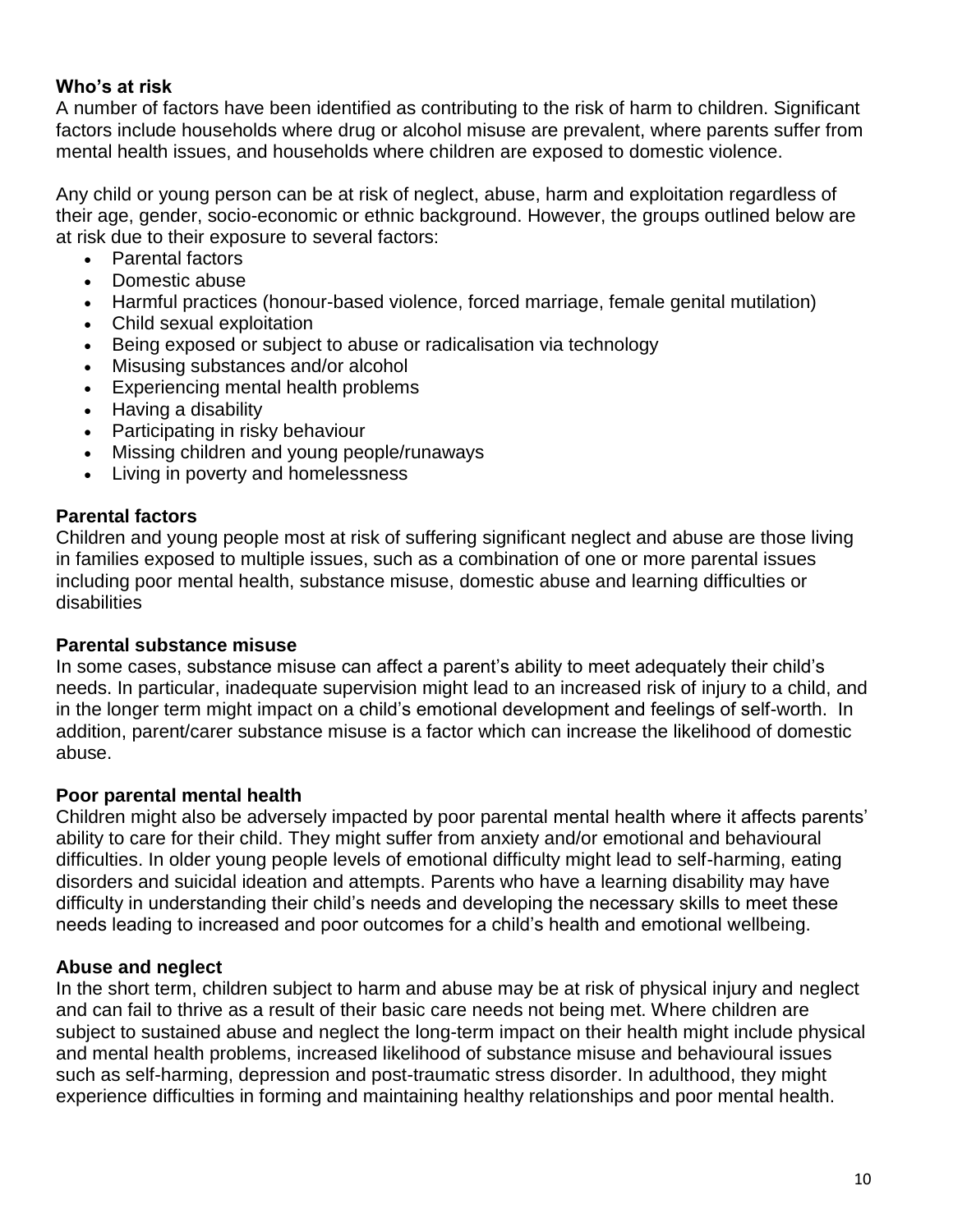## **Domestic abuse**

Domestic abuse is a particularly prevalent factor prompting referrals to Children's Social Care, the highest recorded factor in assessment outcomes and a determining factor present in a significant number of families where there are children with a Child Protection Plan. Children might be physically at risk as a result of exposure to domestic abuse and are at risk of emotional abuse if they have witnessed abuse within their household. The effects of witnessing domestic abuse are well researched, and this issue is known to have a significant impact on the emotional wellbeing of children. Younger children might display symptoms of anxiety, bed wetting and fear of separation from the abused parent, and older children can be at greater risk of self harm, substance misuse or behavioural problems.

# **Missing Children**

Children who are absent or missing from home or care could be trying to avoid a number of situations and problems where they are vulnerable or at risk of harm. Going missing can increase a child's vulnerability therefore placing them at further risk of becoming involved in crime, drug/alcohol use, child sexual exploitation and potentially child trafficking.

## **Sexual abuse and exploitation**

Child sexual exploitation is significant harm and can result in sexual abuse, pregnancy, physical injury, mental health issues and emotional problems linked to the experiences, self harming, attempted suicide and eating disorders. In addition, substance misuse problems are common amongst those in sexually exploitative situations either when used as a coping mechanism for the trauma experienced or when used by perpetrators as a means of controlling the victim. Where CSE and child trafficking are linked the needs of young people are most unlikely to be met, their outcomes poor and their care neglected.

# **Technology**

Technology may also pose a risk as children may be exposed or subject to abuse or radicalisation through:

- Online grooming.
- 'Sexting'
- Cyberbullying
- Online abuse or exploitation

# **How does this topic link to our strategies and plans?**

In County Durham, we want all children and young people to have a safe childhood; to be given every opportunity to take control of their lives, be as independent as possible and achieve their full potential. Our key aim is to provide early help for children and families whilst protecting those that need it. We take the lead role in working with partners to implement safeguarding and child protection procedures as agreed by the [Durham Safeguarding Children Partnership](http://www.durham-scp.org.uk/). As a corporate parent, local authorities should have the same high aspirations for the children they look after as any parent and should ensure looked-after children and young people have the care and support they need in order to be healthy, happy and reach their full potential.

Further information relating to children in need and child protection can be found in the following strategies and plans:

- Count Durham Children and Young Peoples Strategy 2018/19 to 2020/21
- County Durham Sufficiency and Commissioning Strategy for Looked After Children and Care Leavers 2018-2021